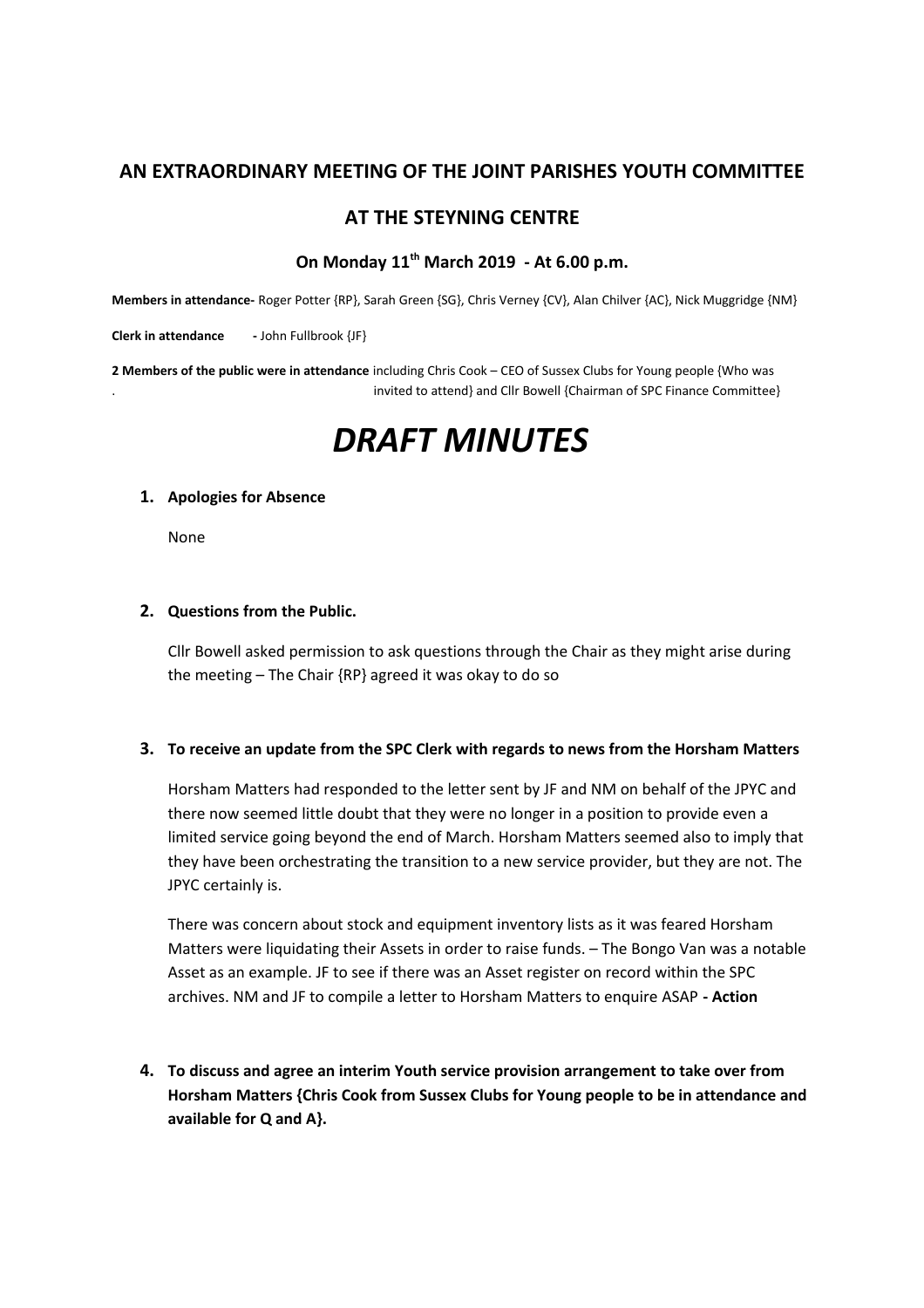Upper Beeding have a separate interim arrangement currently with Sussex Clubs for Young People {SCYP} to see the sessions through until the Easter break in the absence of any HM cover.

Many supporting papers had been produced by JF and CC from SCYP including initial Q and A's. These were concerning quotes for service provision, draft contract and any questions raised from these documents.

A Team management position was to be put in place, but it will depend on other commitments as to weather this position is Full time. 2 paid professionals at each session proposed, and there would be ongoing training of volunteers – Normal Staff to Youth ratios are to be 8 to 1.

SCYP are primed to takeover the sessions from the  $1<sup>st</sup>$  April. Certainly one member of staff was already in place, but more will need to be recruited which means a commitment to the provider cannot happen soon enough.

SCYP were ideally to gain a contract for a year but this would depend upon each Parishes agreement – and for this to be turned around in a very short period of time.

Upper Beeding Councillors were concerned about whether the current service was the sort of cover that was appropriate for their particular needs , that is whether they were in the right centre and whether the age range was correct. JPYC decided that it was best to carry on with current arrangement and review in due course when more time was available to do so.

Cllr Muggridge **proposed, seconded** by Cllr Chilver that following the cancellation of contract and withdrawal of youth service provision by Horsham Matters as stated in their letter dated 7<sup>th</sup> February, the Joint Parishes youth committee recommends to each council that the Youth service provision is taken over by 'Sussex Clubs for Young people' to complete the remaining year of the existing contract {To end of March 2020} and to include a Business consultation undertaken by September 2019 to review that delivery. **Agreed (unanimously)**

There are still some minor amendments necessary to the detailed quote received from the prospective new provider – 'Sussex clubs for Young people', but as it stands the cost remains less than that quoted by Horsham Matters for this period and therefore any permissions for additional finance is not a consideration for each Parish as such – Next year's budget 19/20 covers it.

JF needs to change the service provider and cost details within the current MOU, the percentage ratios based upon the current agreement, and ask that the other Parishes agree to these changes (and sign it) **– Action**

And then a one-year contract needs to be agreed and signed by SPC (as will separate ones be required to be agreed and signed at Bramber and Upper Beeding) – but again this was agreed by their councillor representatives. - **JF and NM to Action changes to paperwork and to send to Chris Cook, and to each Parish.**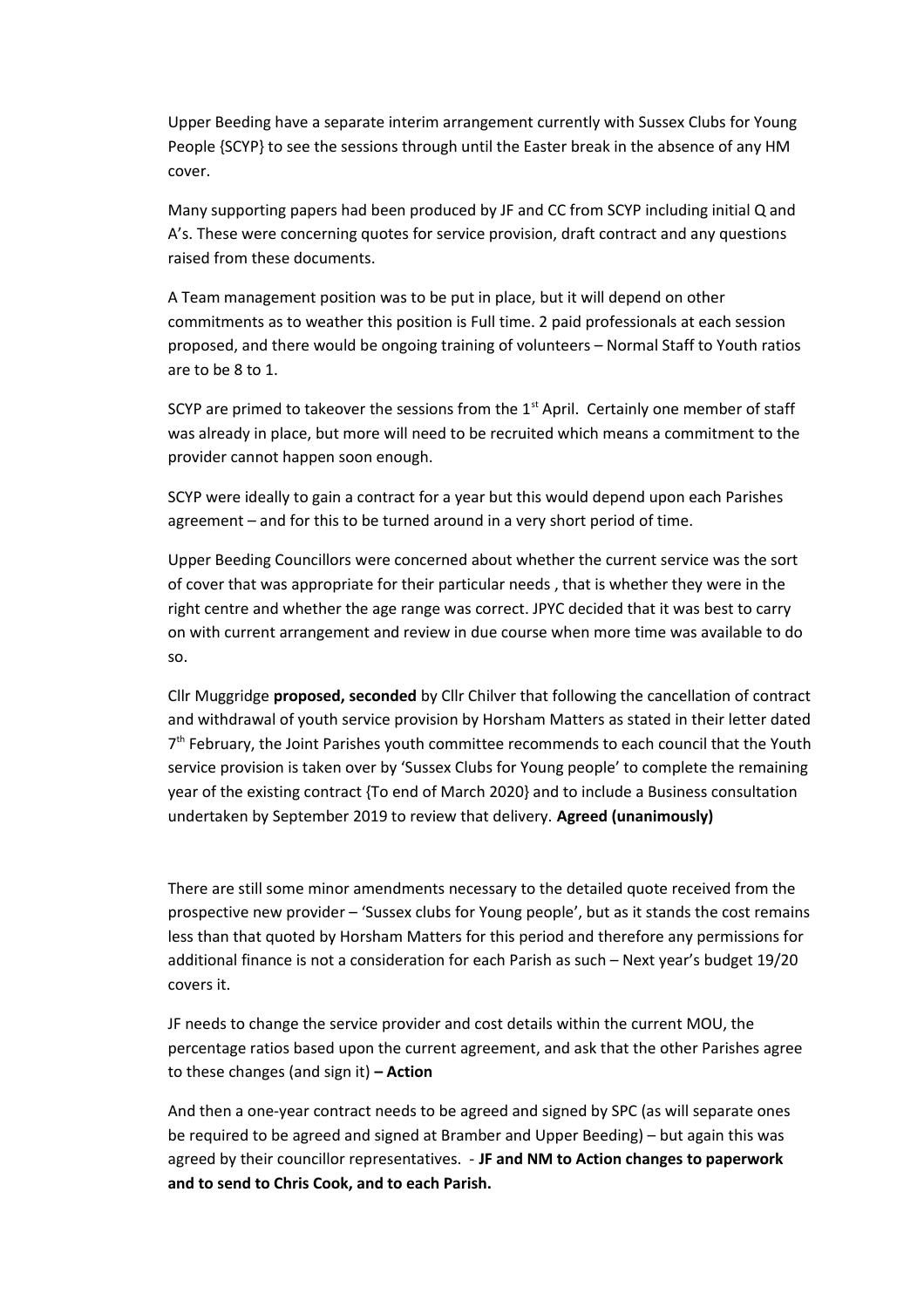Email to go out ASAP relaying this situation to Upper Beeding and Bramber Clerks **– JF Action**

Mentoring service which was not included in the original contract would no-longer be offered. – It was seen to be a function better operated by the Schools.

JF and NM to write a letter to Steyning Grammar school to ensure they are aware of these changes and to start to arrange a meeting between school and the proposed new service provider – **JF/NM Action**

In terms of the reports to be provided by Service provider - Performance indicators need to be confirmed at a later date. SCYP to provide additional initial thoughts. **– SCYP Action**

Chris Cook to revise the contracts for each parish and distribute**– Action.**

JF to check content of these contracts before distribution**- Action**

Confirmation of completed actions and Council agreements to be sent around via email to speed the processes up **– Action All**

## **5. To discuss and agree the time frame for the tendering of the next contractual agreement for the provision of a Youth service for the Joint Parishes –**

**(Upper Beeding, Steyning and Bramber).**

In terms of the tender process for the next 3-year term (2020 – 2024), the JPYC agreed to proceed as they were going to anyway, that is to begin the Tender process during the 2019 Autumn period.

## **6. A.O.B / Correspondence / Information**

None

**7. Date of Next Meeting. –** To be confirmed - But preferably the last week in April and for JF to

send two or three options out to members **- Action**

**Signed ……………………………………………………….**